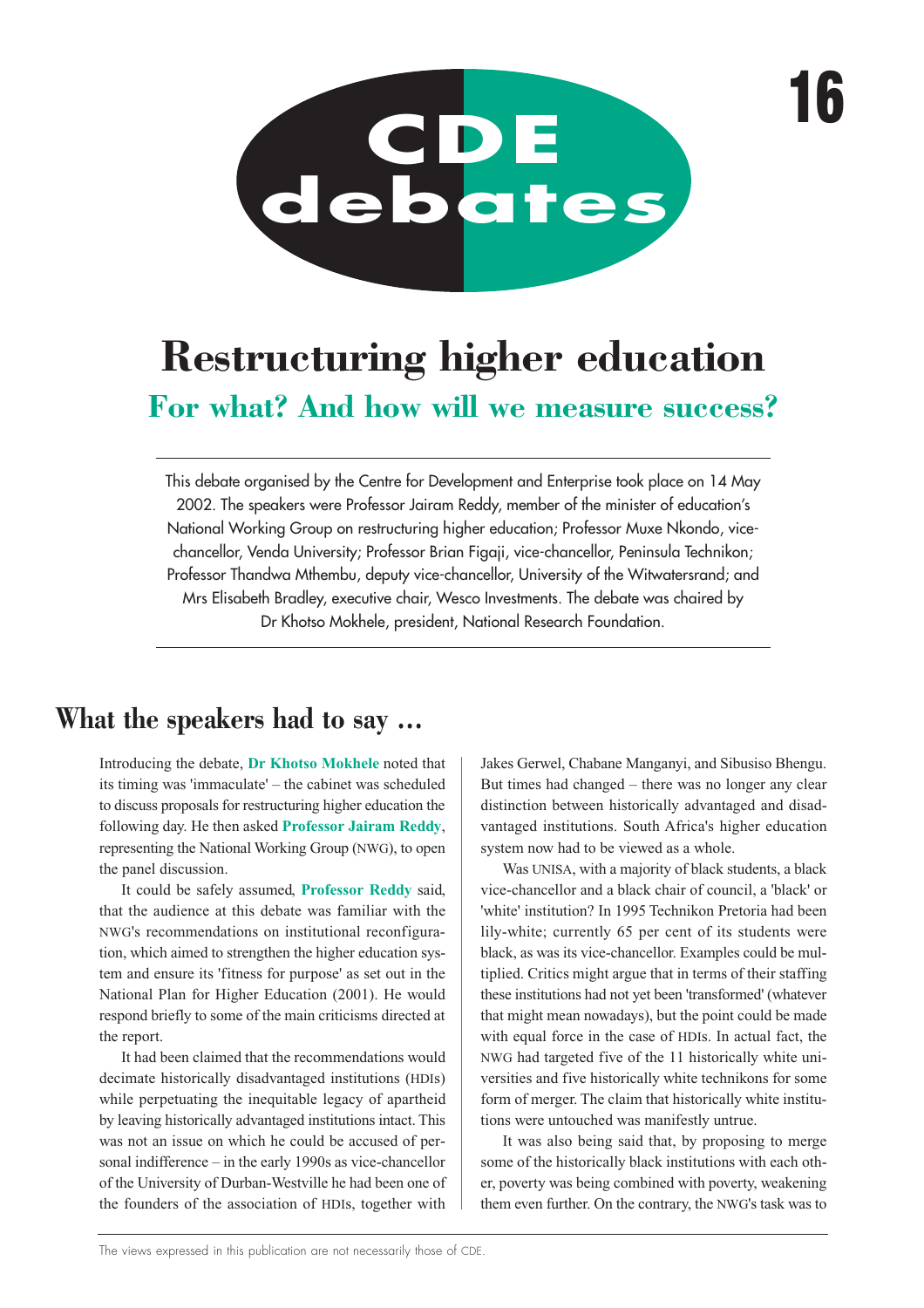strengthen weak institutions. It had suggested four strategies to achieve this. Firstly, through economies of scale: an institution with 20 000 students would be financially more viable than one with only a few thousand. Secondly, by reducing the number of institutions from 36 to 21 to concentrate capacity in leadership, management, teaching, and research in order to achieve critical mass. Thirdly, by reorienting the mission of these institutions to make them more responsive to society's needs.

For example, the University of Zululand was currently in dire straits, with falling enrolments, severe management problems, and a huge student debt. It could not hope to compete against stronger tertiary institutions in Durban for the same pool of students if it tried to offer similar programmes. Instead, the NWG had recommended that it should refocus its mission to become a 'com-

prehensive' institution incorporating colleges of education, nursing and agriculture. Its primary function would be to meet the subregion's needs for skills training and workforce preparation in rural development, industrial development in the Richards Bay area, and tourism, in collaboration with the corporate sector. Such a concept was realistic, and embedded in local realities. And, finally, as part of the general strategy to strengthen restructured HDIs, the NWG had explicitly recommended that weak institutions should receive additional resources.

What of the four or five institutions, including the universities of Cape Town and Stellenbosch, supposedly left untouched? It was simply not true that nothing further was required of them. The NWG had recommended that they should give priority to issues of access and equity, develop an enabling environment and an institutional culture to better accommodate black students and staff, devise strategies to rectify staff imbalances, and seriously address issues of regional collaboration, including rationalising their programmes. Rationalisation would not be voluntary as in the past, but strongly steered by government and matched with incentives and disincentives.

The second major point that he wanted to make, Professor Reddy said, was on the fiercely contested issue of mergers. Critics of the NWG often claimed that these did not work. But mergers among higher education institutions ( HEIs) were not new or untested devices – the process had been going on for more than 60 years in many countries. Recently there had been extensive mergers of HEIs in Australia, the Netherlands, and Norway.

It was also said that mergers were unaffordable. This was refuted, however, by the PriceWaterhouseCoopers study that explored

four possible forms of combination for the ML Sultan and Natal technikons, which concluded that a full merger would bring the most benefits, and that while there would be additional costs there would also be savings and greater efficiencies.

Professor Reddy drew attention to a number of issues identified by the NWG, which fell outside its terms of reference but would be critical to success. These included adequate financial resources; a social plan to deal with human resource implications; political will and commitment to drive the process; leadership and management of the highest quality in HEIs; and external facilitation with muscle to broker the deals.

**Professor Muxe Nkondo** drew attention to a comprehensive response to the NWG's report prepared by the Association of Vice-Chancellors of South African Historically Disadvantaged Tertiary Institutions (ASAHDI).

> Numerous weaknesses in the NWG report included the limited range of solutions considered; a lack of equity in the treatment of institutions; puzzling variations in the treatment of different regions; and a poor fit between certain recommendations and their rationale. But the fundamental issue was the question posed so strategically by CDE: restructuring for what?

> It was essential to build genuine South African institutions. Restructuring in higher education should be guided by the principles embedded in government's

strategies for growth, development and redistribution, such as the RDP, GEAR, and other economic development policies for South Africa's different regions – for example the integrated rural development plan, the urban renewal strategy, and the integrated manufacturing strategy. The satisfaction of basic economic needs and higher-level needs had to be linked.

Mechanisms should include a co-ordinated system to ensure that all HEIs shared the national burden of educating underprepared students, with a national strategy to manage enrolments, and to ensure that all institutions were provided with appropriate infrastructure and shared key academic and professional expertise. Geographic equity required that all regions – rural, peri-urban or urban – should have access to effective HEIs. Transformation would also require co-ordinated approaches to pre-school, primary, and secondary education.

Transformation needed a strong, interventionist state. Government was accountable to the national electorate, and its job was to ensure that all regions and institutions shared available resources equitably. It made no

sense to have four top universities in Gauteng, four or five excellent HEIs in the Western

**CDE debates**

 $-2-$ 



Cape, and only one under-resourced institu-

**There is no longer** "

**any clear distinction between historically advantaged and disadvantaged institutions. The higher education system must be viewed as a whole** 22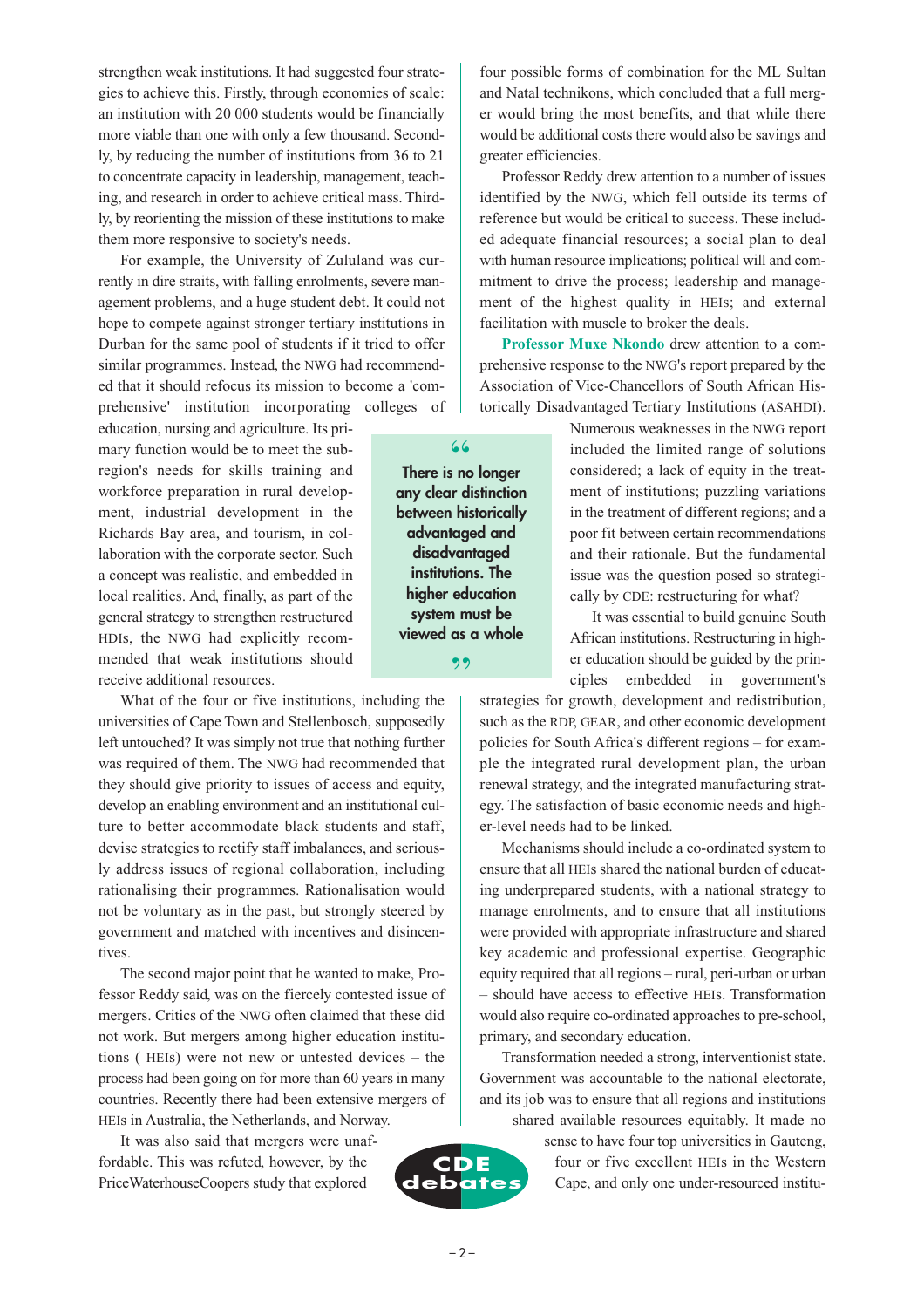tion for Limpopo. It made no sense in terms of equity to merge poor Venda, poor Turfloop and poor Medunsa to take care of poverty in one of the poorest regions in South Africa.

Change was unquestionably necessary, **Professor Brian Figaji** said; and the goals had been thoughtfully explored in the white paper, the CHE's 'size and shape' report, the National Plan for Higher Education, and the NWG report. Perhaps the most pertinent statement was to be found in the National Plan, which saw the aim as 'the development of a single national co-ordinated higher education system, which is diverse in terms of the mix of institutional missions and programmes'. Drawing on the white paper, the NWG had also emphasised 'fitness for purpose', and the associated principles of equity, sustainability and productivity.

These goals provided a reasonable answer to the question: restructuring for what? But other equally important questions followed: how were the goals to be achieved; and how was performance to be measured?

Quantitative indicators, as well as qualitative judgements on issues such as leadership, management and governance, were needed to develop a template to appraise institutions and strategies for restructuring them, and to measure actual outputs against the expected outputs of the reconfigured system. This should result in a coherent system involving collaboration, rationalisation and mergers.

Unfortunately, in formulating proposals for mergers the NWG had not used its own benchmarks of equity, sustainability and productivity consistently or clearly. A number of other considerations including physical proximity and institutional culture seemed to take precedence in different settings. Benchmarks and recommendations were disconnected.

On mergers, Professor Figaji cited the Australian experience, where the education ministry had created a framework in terms of which institutions would lose their funding if they fell below a certain threshold. To avoid that, vulnerable institutions 'merged'. But in reality stronger institutions took over weaker ones – and there were significant differences between mergers and take-overs.

Professor Figaji also voiced misgivings about oversimplified attempts to restructure higher education as a whole. The limited 'steering through' programmes initiated by the department of education were far more subtle and probably more effective devices for change. Warning against a 'big bang' approach, an international authority had put a strong case to UNESCO for using a wide variety of instruments to enable higher education to meet social goals in the 21st century. Government could strengthen higher education by sup-

porting institutional experimentation, as in Finland, where HEIs were encouraged to try

out alternative ways of doing things; useful lessons could then be applied to the whole system. This avoided the massive mistakes that could be made in mandating reforms across entire systems without preliminary testing or adequate knowledge of local conditions and constraints. Unfortunately, centralised government had a built-in bias towards failure. 'Big bang' planning maximised the risk of unintended consequences. Much better to take the time to experiment, developing organisations and systems able to learn from experience.

**Professor Thandwa Mthembu** argued that in this context it was inappropriate to speak of a 'big bang' approach to the transformation of tertiary education. The process had been under way for at least six years; principles and goals had been debated extensively, and a broad agreement achieved. Some of the issues being raised now were rhetorical, reflecting selective amnesia if not downright dishonesty. Anyone who failed to acknowledge the validity of the process, or who continued to argue about the agreed principles and goals, was doing a disservice to higher education and to the country. To prolong the argument at the level of principle was to undermine the whole project. That was very different from questioning particular elements in the proposals, such as benchmarks or the recommendations affecting specific institutions.

HEIs had been less than enthusiastic or proactive in their approach to institutional collaboration. Some had perhaps assumed that their academic and research activities were unassailable; others, that their political and historical credentials would protect them. Government, too, was open to criticism for its inaction. In a number of cases it had allowed institutional management and governance to deteriorate beyond redemption – and was now looking to mergers to solve these problems.

University councils were responsible for institutional governance, but their composition, mandates and practices were perhaps inimical to good governance and should be reviewed. Despite many problems in HEIs, no vice-chancellor had been dismissed. Government had to be courageous enough to get rid of incompetent leadership, so that others could get on with the necessary tasks of transformation.

A great deal of hard work would be needed to translate policy statements into reality. Over the next five years, plans and programmes would have to be developed, implemented, evaluated, and reoriented as necessary. Given their far from illustrious record, it would be unrealistic to expect HDIs to transform themselves or collaborate voluntarily to the extent required. Government had a duty to see the process through.

**Mrs Elisabeth Bradley** said her brief, as she saw it, was to give a business perspective. South Africa's economic growth was con-

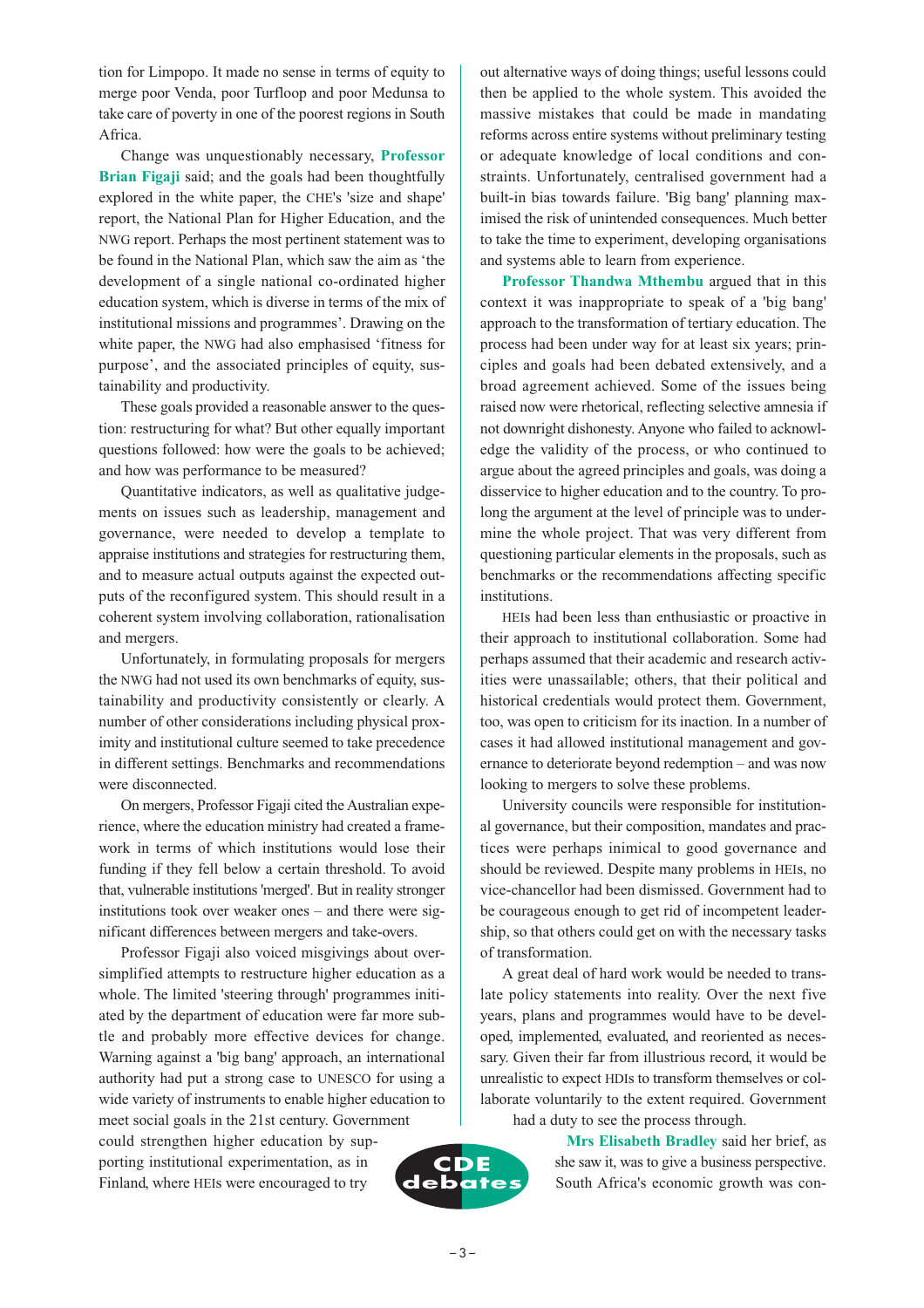#### **Government's proposals for restructuring**

On 29 May 2002 the cabinet approved the minister of education's proposals for a restructured system comprising 21 higher education institutions consisting of 11 universities, six technikons, and four comprehensive institutions, as well as two national institutes for higher education, one in the Northern Cape and one in Mpumalanga. The minister's proposals differed from the

strained by the shortage of skilled and educated people. The education system had delivered poverty, unemployment and a lack of growth.

Of 11,5 million learners at school in the year 2000, 214 000 had entered 12th grade, but only 68 000 had matriculated. The number qualifying annually for university entry was static at best, or shrinking. Yet South Africa had more than 30 HEIs. Eleven of these – seven universities and four technikons – were too small to be viable, with fewer than 5 000 students each.

Many of the stated aims of restructuring, especially the principle of 'fitness for purpose', deserved endorsement. She personally supported a number of the NWG's specific recommendations – though not all – but it was worrying that costs had not been calculated. South Africa was not a wealthy country, and affordability had to be taken into account.

Everyone wanted a system that delivered goodquality, appropriate tertiary education from which every student had the potential to benefit; with adequate funding for institutions, and financial support for students in need. The system should not reproduce past inequities, nor perpetuate past planning disasters. Education was too important to be used for political point-scoring.

The education system was not a business undertaking, but should be run like one to provide the best possible education for the largest number of people at the lowest cost. Institutions that weren't financially viable should be eliminated, and the system scaled down in line with student intake. HEIs should be large enough to support seriNWG's recommendations in a number of respects, most importantly in leaving UWC, Rhodes, and Fort Hare as separate institutions; while merging Rand Afrikaans University with Technikon Witwatersrand, and Peninsula Technikon with Cape Technikon. Friday 4 October was set as the closing date for submitting representations on the proposed mergers or subdivisions.

ous research programmes that would attract and help to retain high-quality academic staff and enrich their teaching programmes. And these institutions should be in urban areas: that was where staff, and students wanted to be, with access to cultural facilities, libraries, theatres, and other amenities. It might be argued that there were successful rural universities in other countries – but they were the richest countries in the world, and those universities were hugely expensive.

For what are we restructuring? To pose this question was really to ask what the purpose of education was. It should equip young people not only for jobs, but for life. Many business people took the simple but not illogical view that education should enable people to earn a living by contributing to the creation of wealth. This did not mean concentrating only on industrial and commercial activities but encompassed everything that made wealth creation possible – critical and creative thinking, teaching, scientific and social research, government, and much else besides.

How was success to be measured? Business people would say that the mark of a good educational system was an economy growing in a sustainable way, with rising fixed investment and job creation rather than job destruction. But long before that might be achieved, it would be possible to judge whether students had access to better education than at present. The test would be whether more students graduated with quality degrees and diplomas, better equipped to compete in a knowledge economy and a globalised world.

### **During open discussion …**

The debate was dominated by the following questions and comments from the audience:

- What was wrong with mergers? Or take-overs? Why shouldn't strong institutions take over weak ones? Were mergers only a remedy for 'weakness'? Why shouldn't strong institutions merge to create even better synergies?
- The distinction between 'weak' and 'strong' institutions was too crude. Some relatively



weak HEIs might have real areas of strength, and vice versa. Take-overs might submerge the traditions and values of weaker institutions, some of which embodied valuable experience. Would large institutions concern themselves with the problems and needs of students currently catered for by small local campuses?

■ Would restructuring help to improve access to tertiary education? Given the enormous diversity of learners in South Africa, shouldn't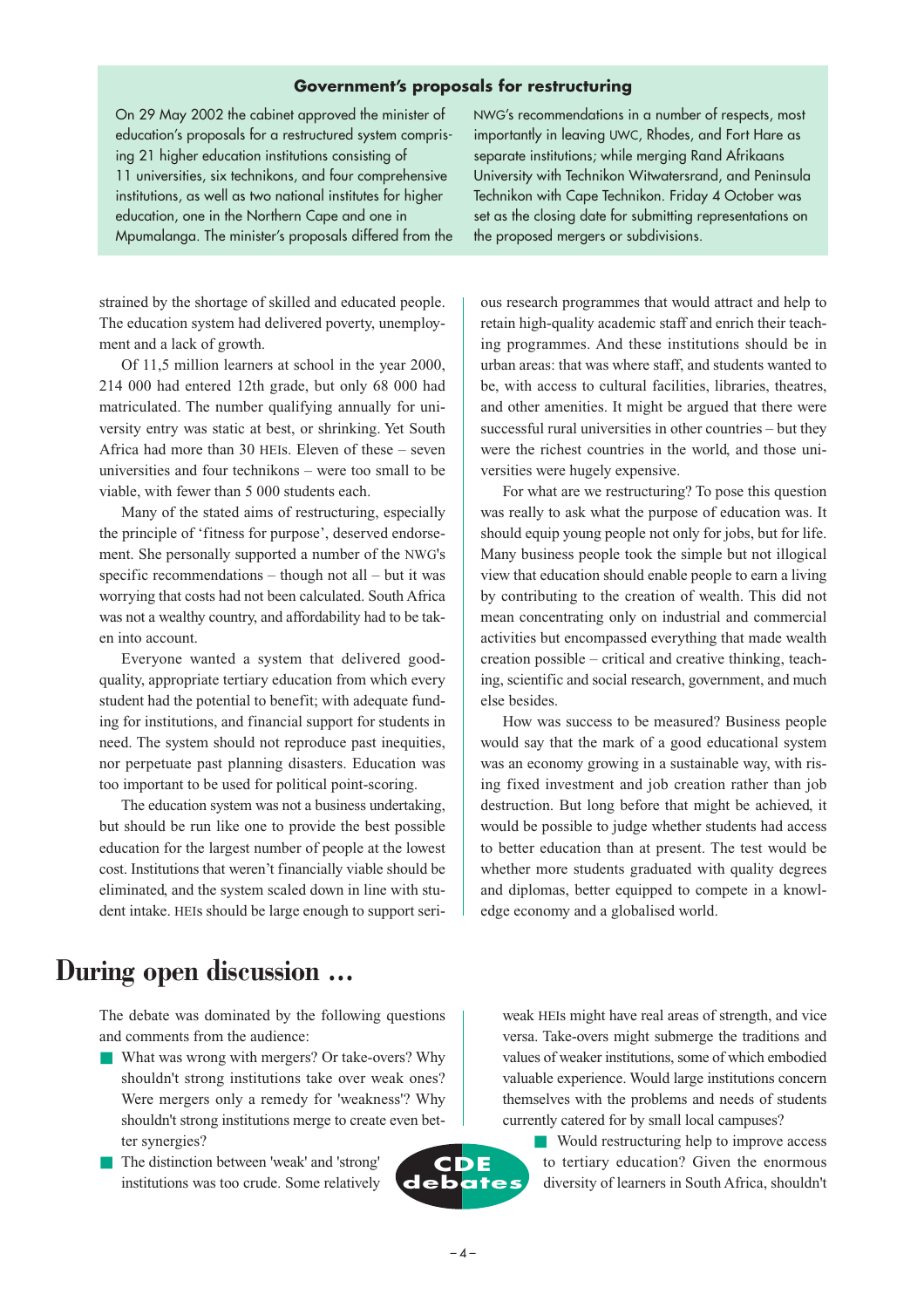there be a greater diversity of institutions – including world-class research centres, institutions focusing on high-quality first degrees, community colleges – rather than mergers? Wouldn't this improve access and equity, providing different learning pathways?

- Had the NWG failed to grasp the nettle by not acknowledging that certain institutions had fallen so far below required standards that they were no longer capable of functioning as universities?
- How would the reform plan be paid for, and would it bring savings – particularly in view of the fact that the education budget was falling from 23 per cent of the national pie in 1998/9 to less than 20 per cent in 2003/4?
- Was there an exaggerated emphasis on structural reform, and not enough on improving the quality of tertiary education? Had the NWG been remiss in not considering curriculum issues? Were institutions such as the 'untouchable' universities pursuing the right curricula, and producing the right kind of graduates, for South Africa's new democracy?
- South Africa was not producing a sufficient number of PhDs to sustain the higher education system, let alone transform it, or meet the needs of the economy.

**Professor Reddy** pointed out that the NWG's terms of reference were concerned with institutional restructuring and did not include curriculum issues. These involved sensitive questions of academic freedom, and were in the first instance very much a matter for HEIs themselves.

During an extensive discussion around the NGW's recommendations for amalgamating institutions, **Professor Figaji** said that in some circumstances take-overs might be warranted, but should not be

called mergers. In response, **Professor Reddy** commented that 'take-overs' belonged to the world of business, while mergers – which implied a process of negotiation – were more appropriate in the academic world.

The NWG's proposals for the Western Cape, **Professor Figaji** said, illustrated the lack of clarity about the criteria used in recommending mergers. The only justification to be found in its report for the merger of UWC with Peninsula Technikon was their physical proximity. **Professor Reddy** argued that the NWG's recommendations had been thoughtful and deliberate. There were serious doubts about UWC's sustainability. It faced fierce competition for staff, students, and resources from nearby universities and technikons. Merging the two institutions, with their similar institutional cultures, would

consolidate student numbers, bring economies of scale, and create synergies in teaching and research.

Questioned on whether the universities of North West and Potchefstroom – also targeted for merger – shared institutional cultures, **Professor Reddy** said there were many different reasons why amalgamation might be appropriate in particular cases. North West and Potchefstroom reflected apartheid divisions. The aim was to transcend these so as to serve the needs of the region in which they were situated more effectively, through institutional reorientation and a redistribution of programmes.

**Professor Figaji** said the NWG report was somewhat schizophrenic in arguing, on the one hand, that universities and technikons should be kept distinct, while at the same time seeking to combine some of them in new comprehensive institutions. It was questionable whether there had been sufficiently broad consultation on the proposed changes. In response **Professor Reddy** said that while there might be objections in principle to the creation of comprehensive institutions, the intention was to cater more effectively for a diversity of needs and functions and extend the reach of HEIs offering technikon-type courses.

The future of HDIs provoked a wide-ranging discussion among members of the audience. In this context,

> **Mrs Bradley** commented that she did not understand why Dr Hendrik Verwoerd's apartheid creations were receiving such support in present-day South Africa. These institutions had been established for all the wrong reasons, with no consideration given to their financial or academic viability or the country's needs. South Africa simply did not have the resources to transform the so-called bushcolleges into effective institutions. **Professor Nkondo** insisted the aim was not to

preserve the legacy of apartheid, but to create new and truly indigenous institutions. Their physical location should not be an overriding consideration; Ben Gurion University in Israel, built in a desert, was now one of the best in the world. However, the real issue was what would it take to transform all existing institutions, the University of Cape Town as well as the University of Venda, into genuine South African universities.

This prompted debate on whether HEIs could be uniquely South African. For **Mrs Bradley**, a 'South African' university should in essence be a normal institution of learning and research like others elsewhere in the world, but which happened to be situated in this country. **Professor Nkondo** argued that truly South African universities would be non-racial, in a historical context where a new nation and a new culture were in the mak-

> ing. Higher education had yet to explore the full implications of president Thabo Mbeki's epoch-making, 'I am an African' speech.

**South Africa is not** " **producing enough PhDs to sustain the higher education system, let alone transform it, or meet the needs of the economy**  $22$ 

**CDE debates**